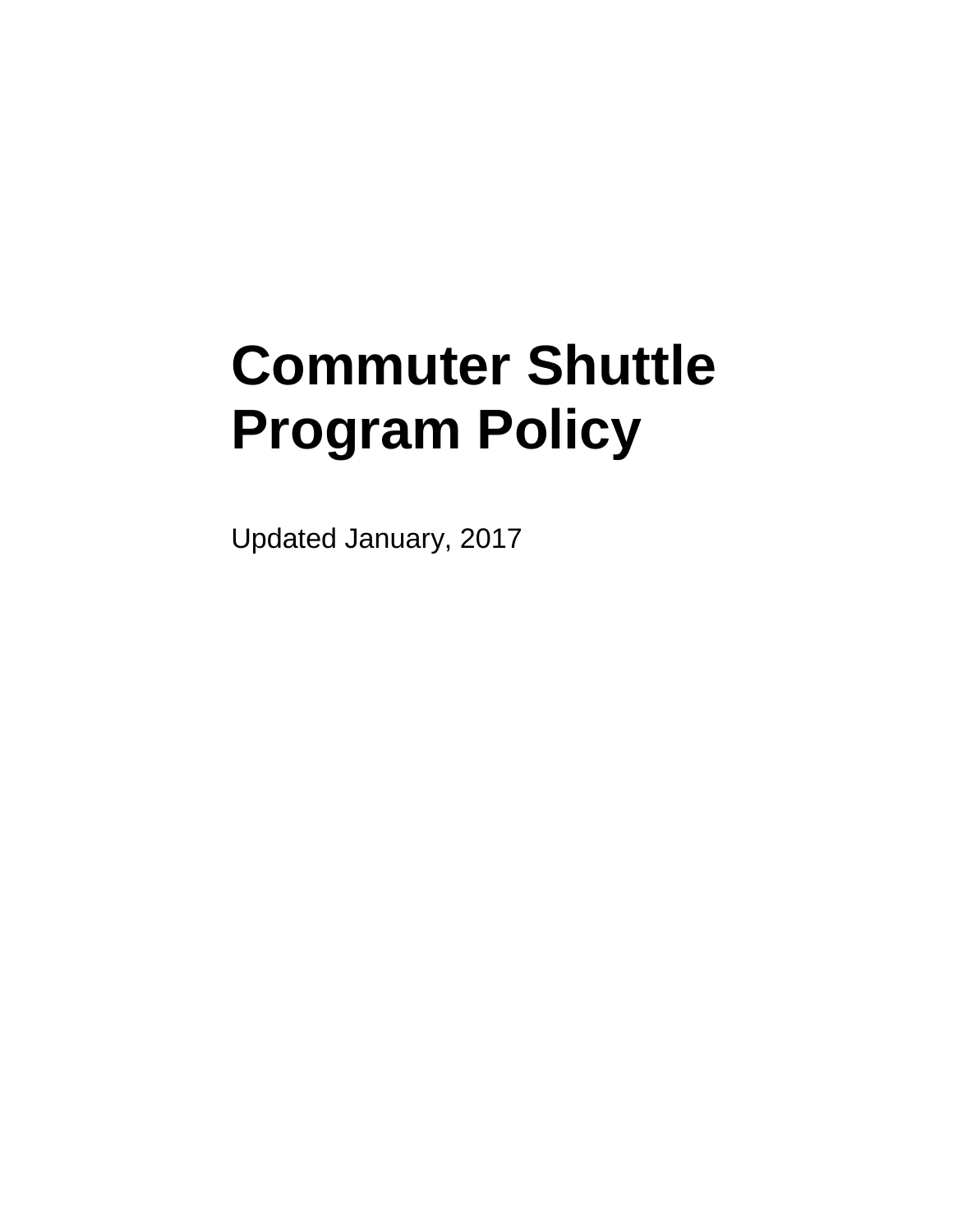## **Introduction**

The San Francisco Municipal Transportation Agency (SFMTA) implemented the Commuter Shuttle Program in 2016 to manage commuter shuttles with the objectives of minimizing conflicts with Muni, reducing emissions, improving traffic flow, enhancing pedestrian safety, keeping larger buses off smaller non-arterial streets, and limiting unsafe boarding situations.

Shuttles taking workers and students to jobs or schools have operated for decades in San Francisco and are allowed by state law. They have become more common in the past several years and the City has experienced the impacts that these vehicles can have on the transportation network without the presence of regulation. Prior to August 2014, San Francisco did not regulate commuter shuttles, which led to an increase in conflicts with Muni operations and complaints from residents. In response, the SFMTA launched a pilot program to regulate and manage commuter shuttles in San Francisco. The Pilot Program, which ran from August 2014 through January 2016, provided insight and a regulatory framework, helping to shape the current Commuter Shuttle Program.

In November 2015, the SFMTA Board passed legislation creating the Commuter Shuttle Program, which went into effect on April 1, 2016. A six-month evaluation of the program was conducted in the fall of 2016. Data collected and analyzed from the launch of the Program through September 2016 show that the Commuter Shuttle Program has improved shuttle vehicle behavior while minimizing the impacts of shuttle vehicles on the rest of the transportation network, despite a 15 percent increase in shuttle ridership and an increase in the number of shuttle vehicles on the road each day as compared to the Pilot.

The Commuter Shuttle Program allows shuttles to load passengers in a designated stop network in exchange for paying a fee and adhering to a set of rules and regulations, including:

- Requiring participating shuttle operators to phase in the use of newer vehicles, which ensures lower greenhouse gas emissions from the shuttle fleet overall
- Requiring buses over 35 feet long to travel on the arterial street network as defined by the California Department of Transportation
- Devoting SFMTA enforcement resources to the program, and recovering the costs as part of the fee for participation in the program
- Employing real-time GPS data collection and reporting to help better manage commuter shuttle operations and target enforcement
- Requiring data sharing from participating shuttle operators, and requiring that participating shuttle operators demonstrate for each vehicle that data feeds are regular and accurate before receiving a permit
- Requiring participating shuttle operators to comply with the San Francisco Board of Supervisors' March 2015 Labor Harmony Resolution, including the submission of a Service Disruption Prevention Plan that describes the shuttle operators' efforts to ensure efficient and consistent service in the event of potential disruptions, including labor disputes.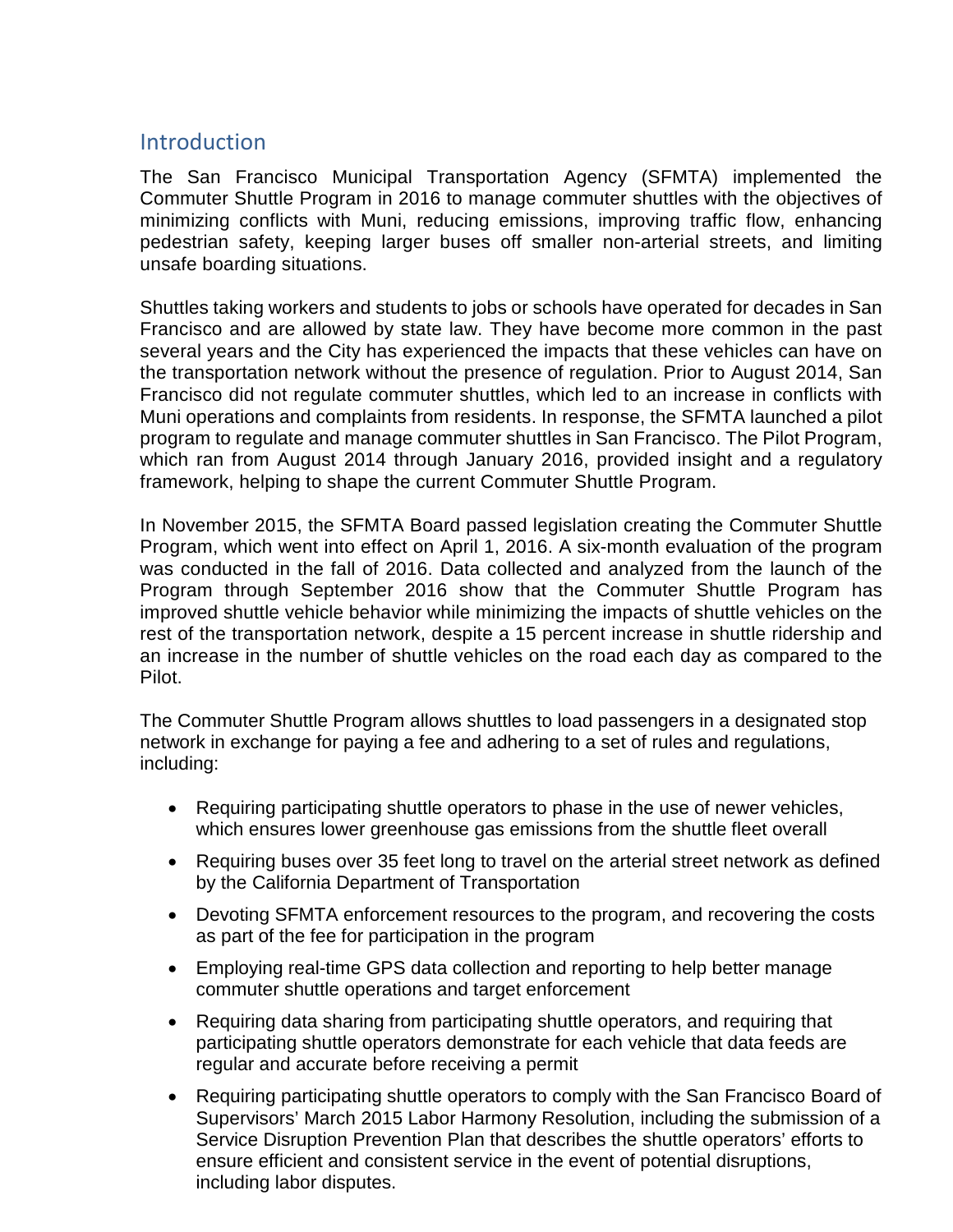• Requiring participating shuttle operators to submit an accessibility plan which documents how they serve riders with disabilities and to comply with vehicle accessibility requirements issued by the SFMTA.

#### Principles of the Commuter Shuttle Program

The following principles inform the Commuter Shuttle Program policy:

- 1. Provide a safe environment for all street users in support of the SFMTA's Vision Zero policy to eliminate all traffic deaths
- 2. Prevent service disruptions, including any related to labor relations issues
- 3. Ensure that commuter shuttles do not adversely affect operations of public transportation in San Francisco
- 4. Consistently and fairly apply and enforce any regulations/policies governing shuttle operations
- 5. Work collaboratively with shuttle sector to refine policies and resolve concerns and conflicts
- 6. Integrate commuter shuttles into the existing multi-modal transportation system
- 7. Establish a program structure that meets current needs and has the potential to evolve as the sector grows and evolves
- 8. Ensure more focused enforcement, ease of administration and on-going oversight

## Related SFMTA Strategic Plan Goals and Transit First Policy Principles

The Commuter Shuttle Program supports the following SFMTA Strategic Plan goals:

- 1.3: Improve the safety of the transportation system
- 2.3: Increase use of all non-private auto modes
- 3.2 Improve the transportation system's positive impact to the economy
- 4.4 Improve relationships with our partners and stakeholders

The Commuter Shuttle Program supports the following Transit First Policy Principles:

- 1: To ensure quality of life and economic health in San Francisco, the primary objective of the transportation system must be the safe and efficient movement of people and goods.
- 9: The ability of the City and County to reduce traffic congestion depends on the adequacy of regional public transportation. The City and County shall promote the use of regional mass transit and the continued development of an integrated, reliable, regional public transportation system.
- 10: The City and County shall encourage innovative solutions to meet public transportation needs wherever possible and where the provision of such service will not adversely affect the service provided by the Municipal Railway.

#### Six Month Review

The SFMTA conducted a six-month evaluation of the Commuter Shuttle Program. The status report was published in November, 2016. Key findings from the evaluation are:

• A reduction in the percentage of stop events occurring in shared Muni zones since the end of the Pilot (72 percent to 57 percent), reducing the potential for conflicts between shuttle vehicles and Muni buses.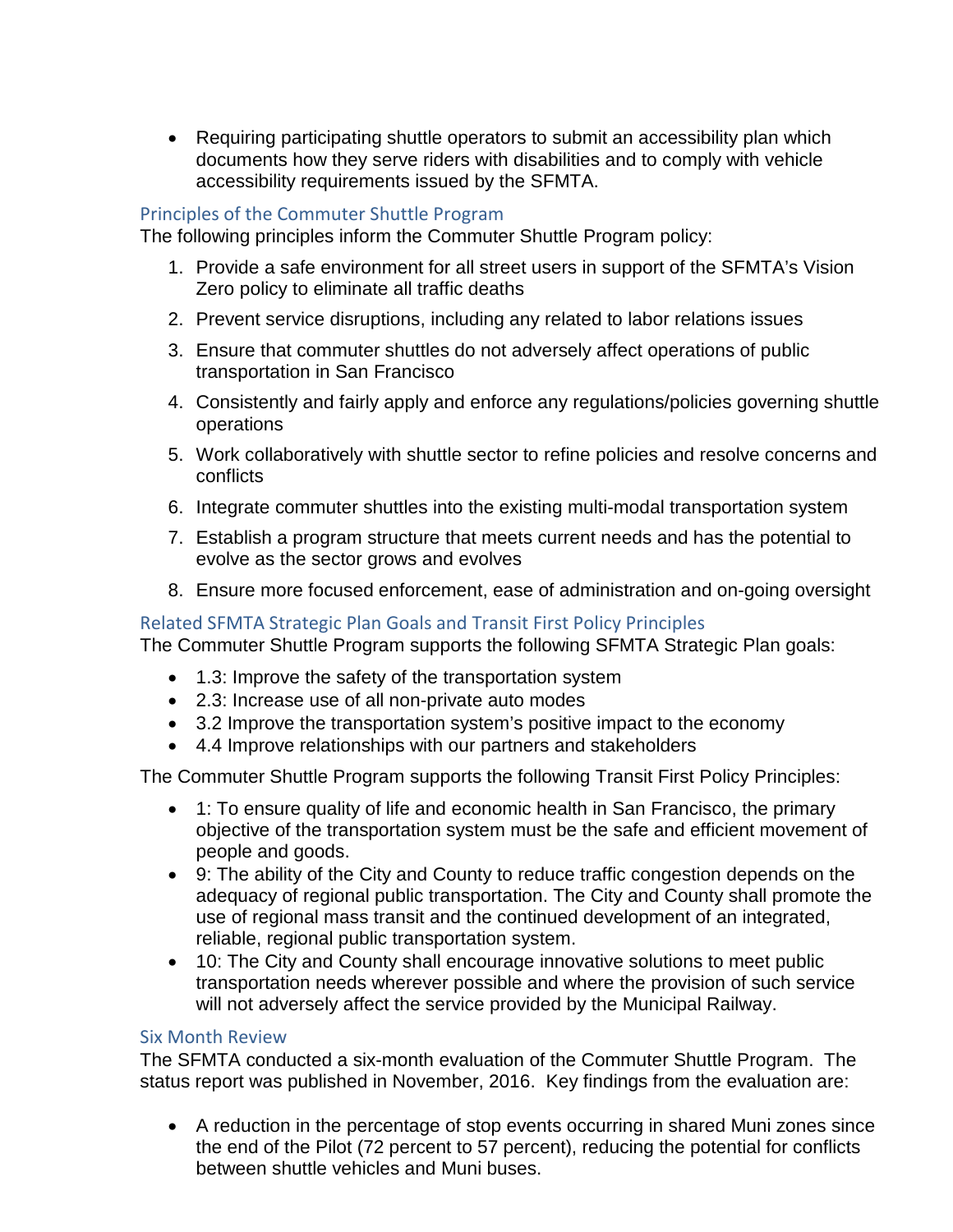- A reduction in the proportion of stop events on non-arterial streets from 26 percent to 9 percent since January 2016.
- Continuous real-time GPS tracking data for all vehicles registered in the program has enabled the SFMTA to identify any vehicles travelling on restricted streets (non-arterial or streets restricted per the San Francisco Transportation Code) resulting in:
	- o A 91 percent decrease in the total number of shuttle vehicles operating on restricted streets each month (3,696 shuttles in April 2016 to 334 shuttles in August 2016).
	- o A 92 percent decrease in the daily average of shuttle vehicles operating on restricted streets. In April 2016, an average of 195 shuttles operated on restricted streets per day compared to 15 shuttles per day in August 2016.
- The percentage of registered vehicles model year 2012 or newer has increased from 59 percent at the end of the pilot to 76 percent in the current program. Over time as new vehicles, which are required to meet 2012 California emission standards, are registered in the program and older vehicles are retired, the percentage of vehicles meeting stricter emissions standards will continue to increase.
- All permitted operators have a Service Disruption Prevention Plan in place, documenting labor harmony efforts. Since April 2016, there have been no disruptions to shuttle services resulting from labor disputes.
- The detail of SFMTA Parking Control Officers that is specifically focused on Commuter Shuttle Program enforcement issued 2,267 citations worth \$360,895 to permitted shuttle vehicles between August 2014, the first month of the Pilot, and August 2016. Parking citation revenue goes to the SFMTA general fund.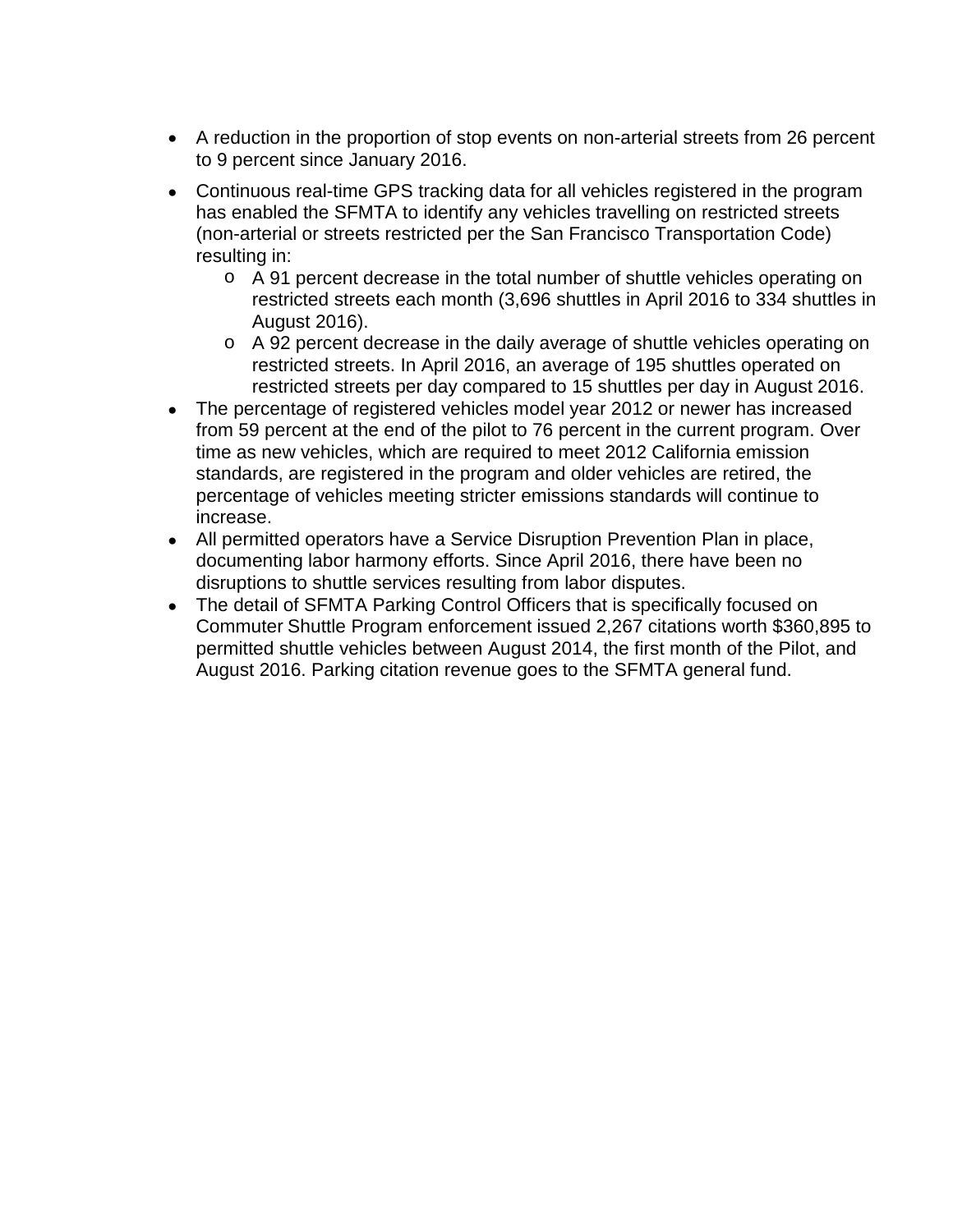# Commuter Shuttle Program

The Commuter Shuttle Program applies to privately-operated transportation services that move commuters to, from, and within San Francisco. Participation in this program is voluntary. Key elements of the program include the following:

- Permitted shuttle vehicles are authorized to stop in designated commuter shuttle zones for the purposed of loading and unloading passengers;
- Shuttles over 35 feet in length operating under a permit may only travel on Caltrans-designated arterial streets when in San Francisco;
- To operate in the permit program, any new shuttle vehicle must meet 2012 California emissions standards;
- Shuttle operators must provide a Service Disruption Prevention Plan describing how they deal with service disruptions, including those due to potential labor disputes; and
- Shuttle operators must provide the SFMTA with continuous real-time GPS tracking data for all vehicles registered in the program

## Program Eligibility

Services that are arranged by an employer, building, or institution to provide transportation from home to work, work to home, last-mile to work, or work site to work site are eligible to participate. These services warrant a program because:

- Service is routine (following set schedules) and involves a relatively uniform number of vehicles
- Service reduces greenhouse gas emissions and vehicle miles traveled by replacing drive-alone trips
- Operations are conducive to sharing curb space with Muni at certain stops
- Operators are commercially licensed and subject to regulation, including safety and insurance requirements, by the California Public Utilities Commission (CPUC), and comply with commercial CPUC requirements
- Operations complement, but do not duplicate, existing public transportation services

#### Commuter Shuttle Network

SFMTA's Commuter Shuttle Program requires that permit-holding shuttles longer than 35 feet travel only on streets designated by the California Department of Transportation (Caltrans) as arterials. By requiring larger vehicles to use arterials, a large portion of shuttle vehicle travel is shifted off of smaller streets. Permit-holding shuttles shorter than 35 feet long are permitted to travel on non-arterial streets, as long as the streets do not have other restrictions. No commuter shuttles are permitted to travel on 3-ton weightrestricted streets or 9-passenger capacity-restricted streets.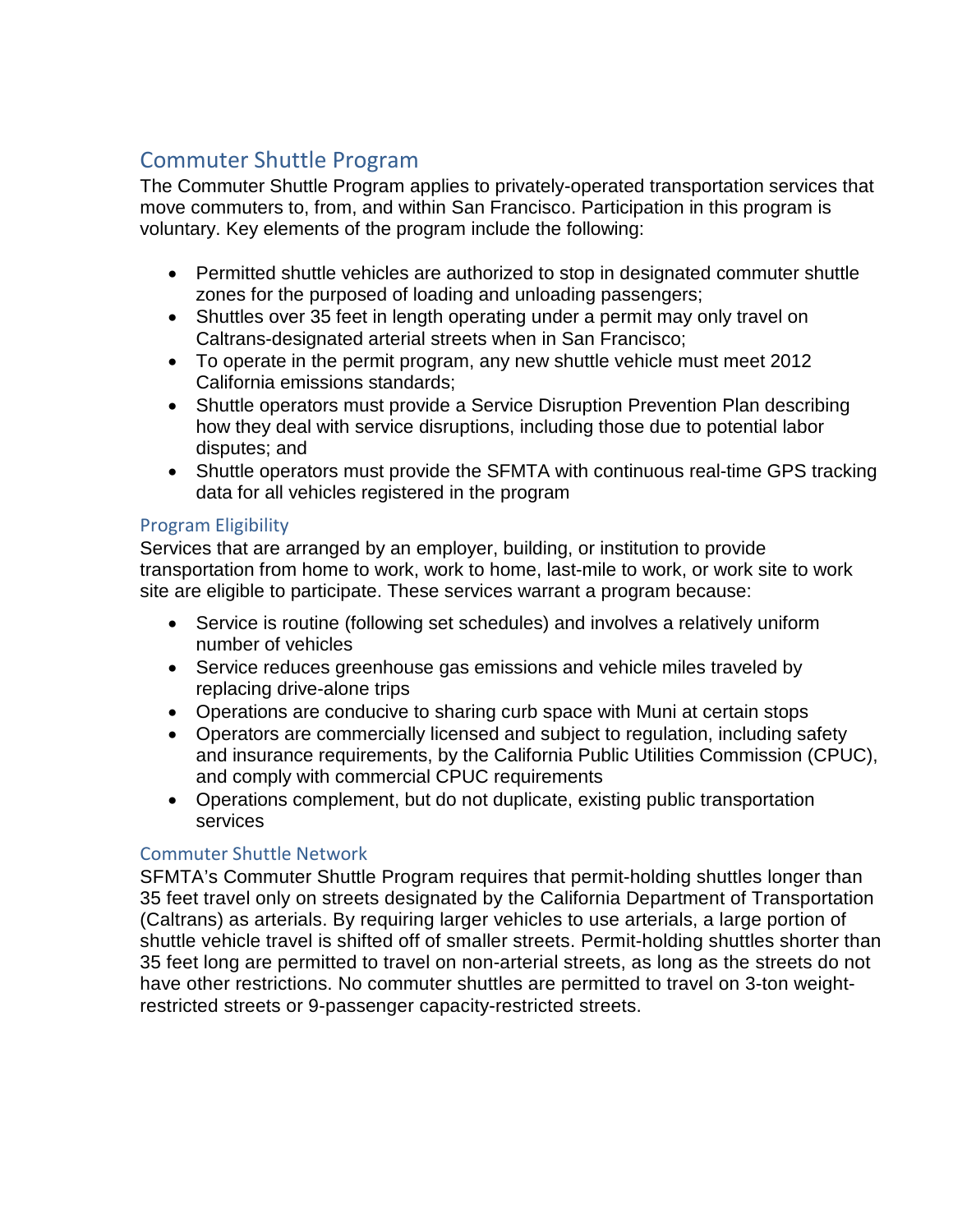There are currently 111 shuttle zones in the shuttle network of which 80 are shared Municommuter shuttle zones and 31 are permitted commuter shuttle-only white zones. The current program allows up to 125 zones in the City.

#### Changes to the Shuttle Zone Network

The SFMTA monitors the existing commuter shuttle stop network and makes changes on a regular basis in order to optimize service and minimize shuttles' impact on residents and community stakeholders. The SFMTA considers stop changes based on staff observations and feedback from residents, shuttle operators, and shuttle riders. Staff plans to pursue stop changes in a number of particularly congested corridors in the coming year.

When problems in the shuttle stop network are identified, SFMTA staff evaluates potential alternatives based on a set of engineering criteria, including:

- Safety: The SFMTA avoids placing shuttle zones where shuttle vehicles could block turning drivers' view of pedestrians in the crosswalk, and proposes locations that minimize conflicts with people walking, biking, or driving.
- Impact on Muni: The SFMTA's Transit Division reviews all shuttle stop changes. The SFMTA does not establish shared Muni-shuttle stops in locations with frequent Muni service, and works to remove shuttles from existing shared stops where conflicts are observed and feasible alternatives are identified.
- Length: Shuttle zones must be long enough to allow shuttles to pull fully to the curb and avoid blocking bicycle or travel lanes.
- Parking: Staff works to minimize restriction of parking and to avoid establishing shuttle zones across driveways whenever possible.
- Community input: The SFMTA conducts outreach among residents and stakeholders and frequently makes changes to its proposals based on feedback received through the public hearing process.

All potential shuttle stop changes are brought through the Transportation Advisory Staff Committee process, in which staff from across the SFMTA and other City departments have an opportunity to provide comments. Proposals then go to Engineering Public Hearing, where members of the public can testify about the change. Prior to the hearing, the SFMTA posts notices on poles, sends postcard mailings to nearby addresses, and reaches out directly to key stakeholders. Staff considers feedback received before and during the public hearing and makes changes if feasible alternatives are identified. Proposals then go to the SFMTA Board for final approval.

## Commuter Shuttle Program Permits

#### Permits

Shuttle operators must apply for a permit to participate in the Commuter Shuttle Program. Permits must be renewed each year. Permit renewal takes place at a set time each year, so that a shuttle operator that joins the program mid-year is required to renew during the general renewal period. However, new applications are accepted on a rolling basis, as are applications from an existing permit holder to add or change fleet vehicles covered by the permit.

To be approved for a permit to operate vehicles in the Commuter Shuttle Program, the shuttle operator must provide the following information: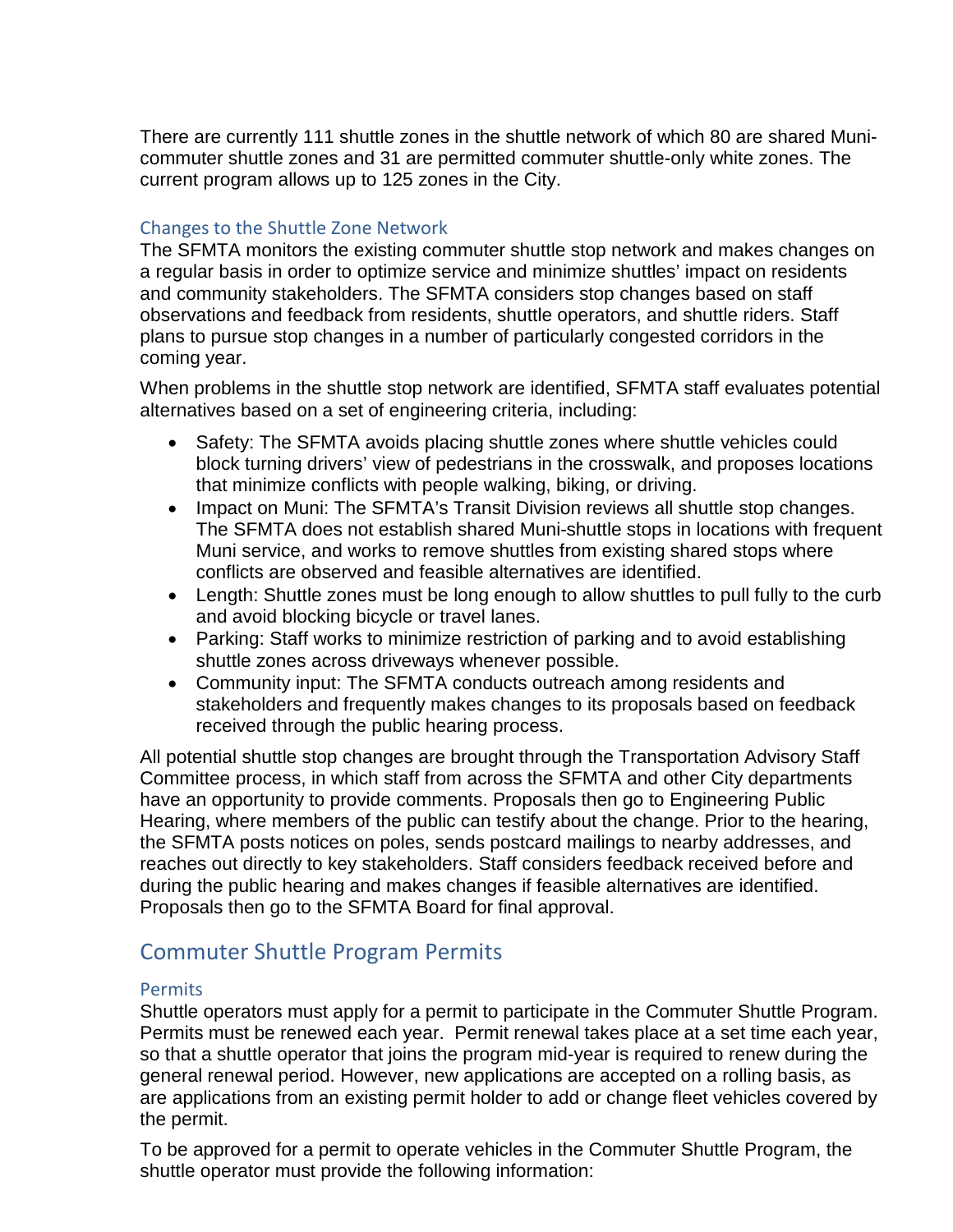- Company name, designated point of contact, and contact information
- Copy of applicable California Public Utilities Commission (CPUC) certifications, registrations and permits
- Documentation of compliance with CPUC insurance requirements
- Copy of the most recent Safety Compliance Report from the California Highway Patrol (CHP)
- Anticipated number of permit authorization stickers that will be requested for shuttle service
- Service Disruption Prevention Plan, including description of policies to promote labor harmony
- Routing information, including streets used and frequencies
- Acknowledgement of data feed requirements and specifications
- Accessibility Plan, including data on vehicle accessibility features and company procedures for accommodating riders with disabilities
- Compliance Plan with information on training and complaint follow-up procedures
- Signed agreement to comply with all terms of permit

Shuttle operators are required to keep the above information current, even when not applying for or renewing a permit.

#### Shuttle Permit Authorization Stickers

For each vehicle used in the Commuter Shuttle Program, shuttle operators must apply for a shuttle permit authorization sticker. Permit authorization stickers contain a unique sixdigit number in the form XX-XXXX. The first two digits identify the shuttle operator, and the last four identify the specific vehicle and its length. Stickers with a third digit of 0 are issued to vehicles 35 feet in length or less, while stickers with a third digit of 5 are issued to vehicles over 35 feet in length.

A permit authorization sticker may be used only on the vehicle listed on the application for that permit authorization sticker, and may not be transferred to any other vehicle. A total of four stickers are provided for each vehicle and they must be affixed to the front, rear, and each side as specified by the SFMTA in the permit terms and conditions.

Permit authorization stickers must be renewed each year. Sticker renewal takes place at a set time each year, so that a permit authorization sticker approved mid-year must be renewed during the general renewal period. However, new applications are accepted on a rolling basis, as are applications from an existing permit holder to add or change fleet vehicles covered by the permit. Permit authorization stickers are assigned to an individual vehicle as identified by their license plate number.

To be approved for a permit authorization sticker, shuttle operators must demonstrate ability to transmit GPS data and provide the following information for each vehicle for which they wish to have a permit authorization sticker:

- Manufacturer and model name
- Size (length, weight, and passenger capacity)
- Model year
- Fuel used
- License plate number
- Vehicle registration information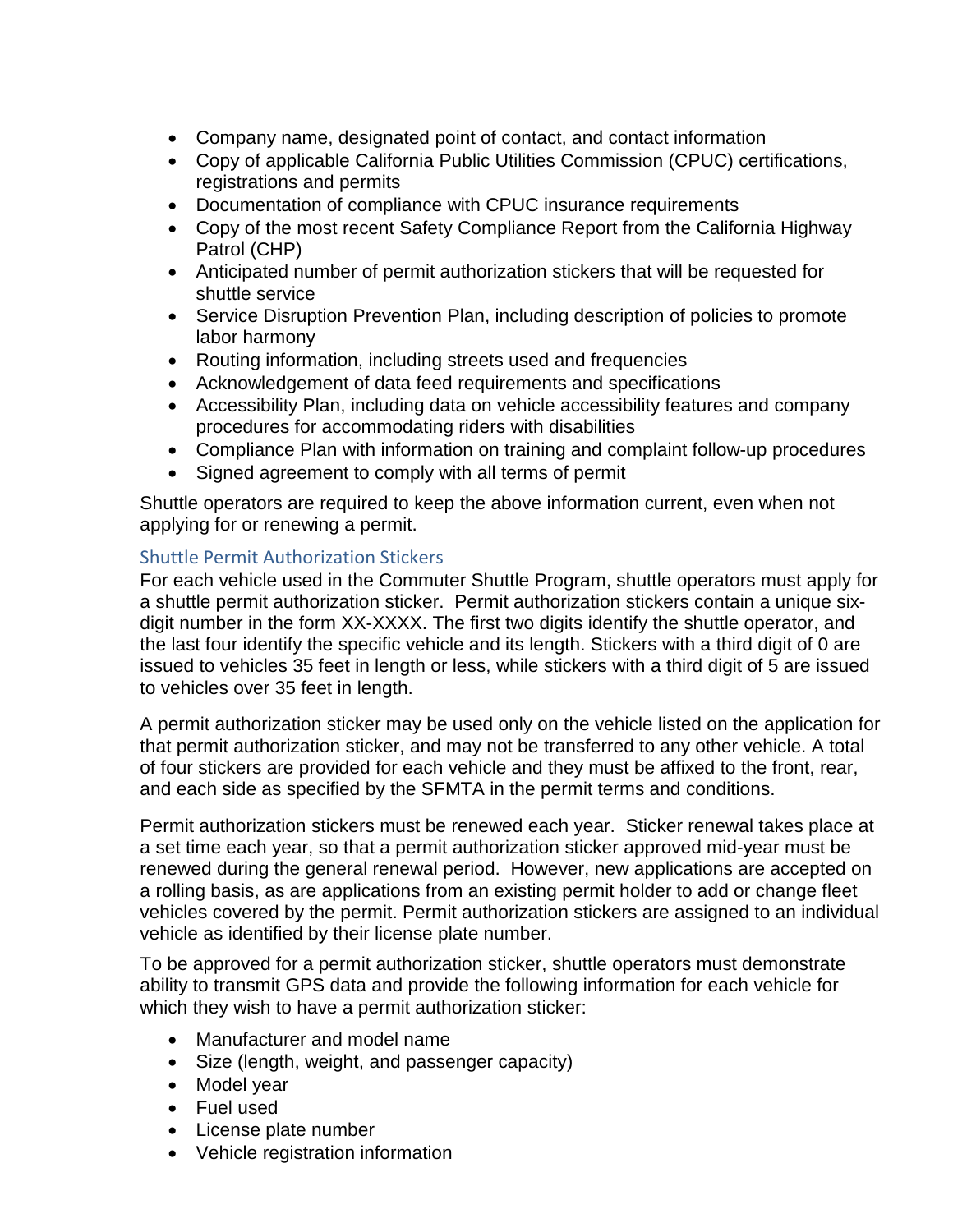#### Permit Terms

The permit authorizing shuttle operators' (Permittees') commuter shuttles to participate in the Commuter Shuttle Program and make use of the zones in the Commuter Shuttle Program's shuttle zone network ("Designated Stops") contains but is not limited to the following conditions and requirements:

- 1. Permittee must comply their Service Disruption Prevention Plan which is required as part of the permit application. The Service Disruption Prevention Plan must describe the Permittee's efforts to ensure its efficient operations while avoiding any potential disruptions to SFMTA operations by addressing the principles and concerns set forth in such Resolution. Upon issuance of a permit, Permittee must ensure its operations do not cause or contribute to any service disruptions. Failure to comply with this provision will result in denial or revocation of permits.
- 2. Permittee must comply with their Compliance Plan which details operator processes for addressing complaints and driving training procedures.
- 3. Permittee shall provide reasonable accommodation for riders with disabilities as specified by the Director.
- 4. Permittee must certify that all of their operators who drive a shuttle in San Francisco have viewed the SFMTA's Large Vehicle Urban Driving Safety video, which can be accessed at www.sfmta.com/largevehicles.
- 5. Permittee must indemnify SFMTA and the City of San Francisco for injuries or damage resulting from Permittee's use of Designated Stops, including associated bus shelters and other related sidewalk features.
- 6. Permittee vehicles must display a permit authorization sticker issued by SFMTA at specified location on all four sides of each vehicle at all times when operating commuter service in San Francisco.
- 7. Permittee must comply with operating guidelines:
	- a) *Muni priority*: Muni buses have priority at and approaching or departing Designated Stops.
	- b) *Yield to Muni*: Where Muni or other public transit buses are approaching a Designated Stop and when safe to do so, allow such buses to pass so they may stop at Designated Stops first.
	- c) *Stay within the network*: Permittees shall stop only at Designated Stops or other non-Muni zones, and may not stop at Muni zones outside the network.
	- d) *Active loading*; *no unnecessary idling:* Designated Stops may be used only for active loading and unloading; shuttles must load and unload riders as quickly and safely as possible. Unnecessarily idling is not permitted.
	- e) *Move forward*: Shuttle drivers shall pull forward in a Designated Stop to leave room for Muni or other shuttles.
	- f) *Pull in*: Shuttle drivers shall pull all the way to, and parallel with, the curb for passenger boarding and alighting; shuttle vehicles shall not be stopped or parked so as to obstruct the flow of pedestrian or vehicular traffic; loading and unloading shall not take place in a vehicle or bicycle lane, or in a manner that impedes travel in these lanes.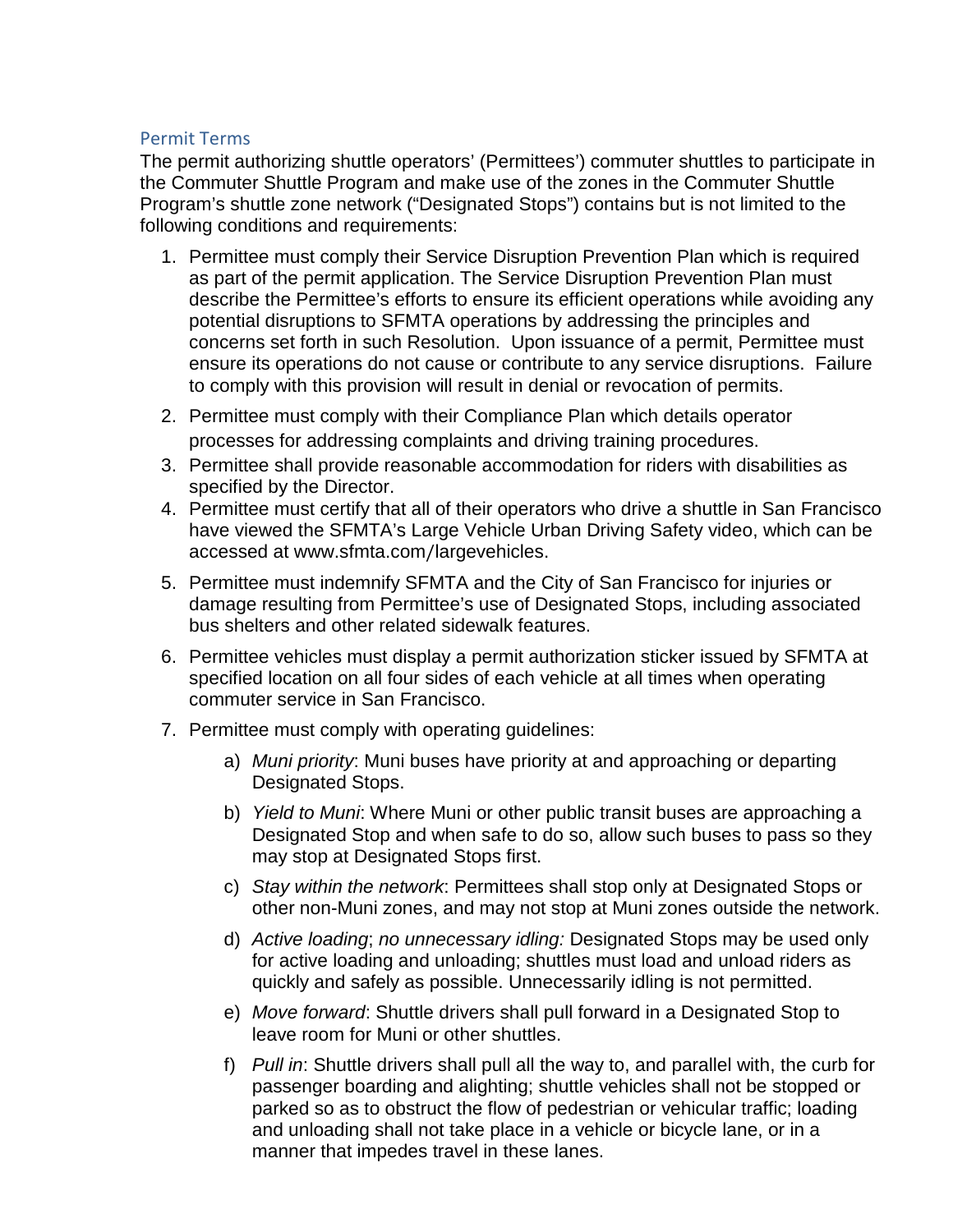- g) *Comply with all applicable traffic laws*: Shuttles shall operate in accordance with all applicable state and local traffic laws.
- h) *Circulation*: Permitted shuttle vehicles longer than 35 feet may travel only on the arterial street network as determined by the California Department of Transportation. All shuttle vehicles shall stay on the arterial street network and avoid steep and/or narrow streets to the extent possible. Permittees shall comply with all relevant street and lane restrictions.
- i) *Training*: Permittees shall ensure that training for shuttle drivers addresses these operating guidelines.
- j) *Follow instructions from officials and traffic control devices:* Shuttle drivers shall follow instructions from police officers, authorized SFMTA staff (including Parking Control Officers) and traffic control devices in the event of emergencies, construction work, special events, or other unusual traffic conditions.
- k) *Use of Designated Stops limited to permit-related activity*. Shuttle vehicles that display a permit authorization sticker but are not making commuter shuttle-related trips may not use Designated Stops.
- 8. Provide data feeds per SFMTA specifications, and demonstrate for each vehicle that data feeds are regular and accurate before receiving a permit.
- 9. Pay permit fees. Permittees shall pay all permit fees by the due dates, except that any stop-events made by permitted shuttle vehicles that are free for use by the public, and display the words "Free to the Public" on the loading side of the vehicle in letters at least four inches tall, shall be exempt from this permit fee requirement but subject to all other permit terms.
- 10.Promptly pay any outstanding traffic citations and administrative penalties.
- 11.Designate a representative to receive comments or concerns about driving issues by permitted shuttle drivers, and place a sticker on all permitted shuttle vehicles that states "How is my driving?" and provides a number to reach that designated representative.
- 12.Demonstrate compliance with all applicable regulatory requirements imposed by the CPUC, including registration/permitting, insurance, vehicle inspection requirements, and driver training.
- 13.All shuttle vehicles not already approved for use in the Pilot as of January 31, 2016 must be either model year 2012 or newer, or be equipped with a power source that complies with emissions standards applicable to the 2012 class of vehicle. As of January 1, 2020, all shuttle vehicles used by Permittees in the Commuter Shuttle Program must be model year 2012 or newer, or be equipped with a power source that complies with emissions standards applicable to the 2012 class of vehicle. After January 1, 2020, all shuttle vehicles used by Permittees in the Commuter Shuttle Program must be no more than eight model years old, or be equipped with a power source applicable to the class of vehicle eight years prior. SFMTA ensures compliance with this condition through the annual permit renewal process, which requires submittal of vehicle registration and, in the case of vehicles older than model year 2012, documentation to show compliance with applicable emissions standards.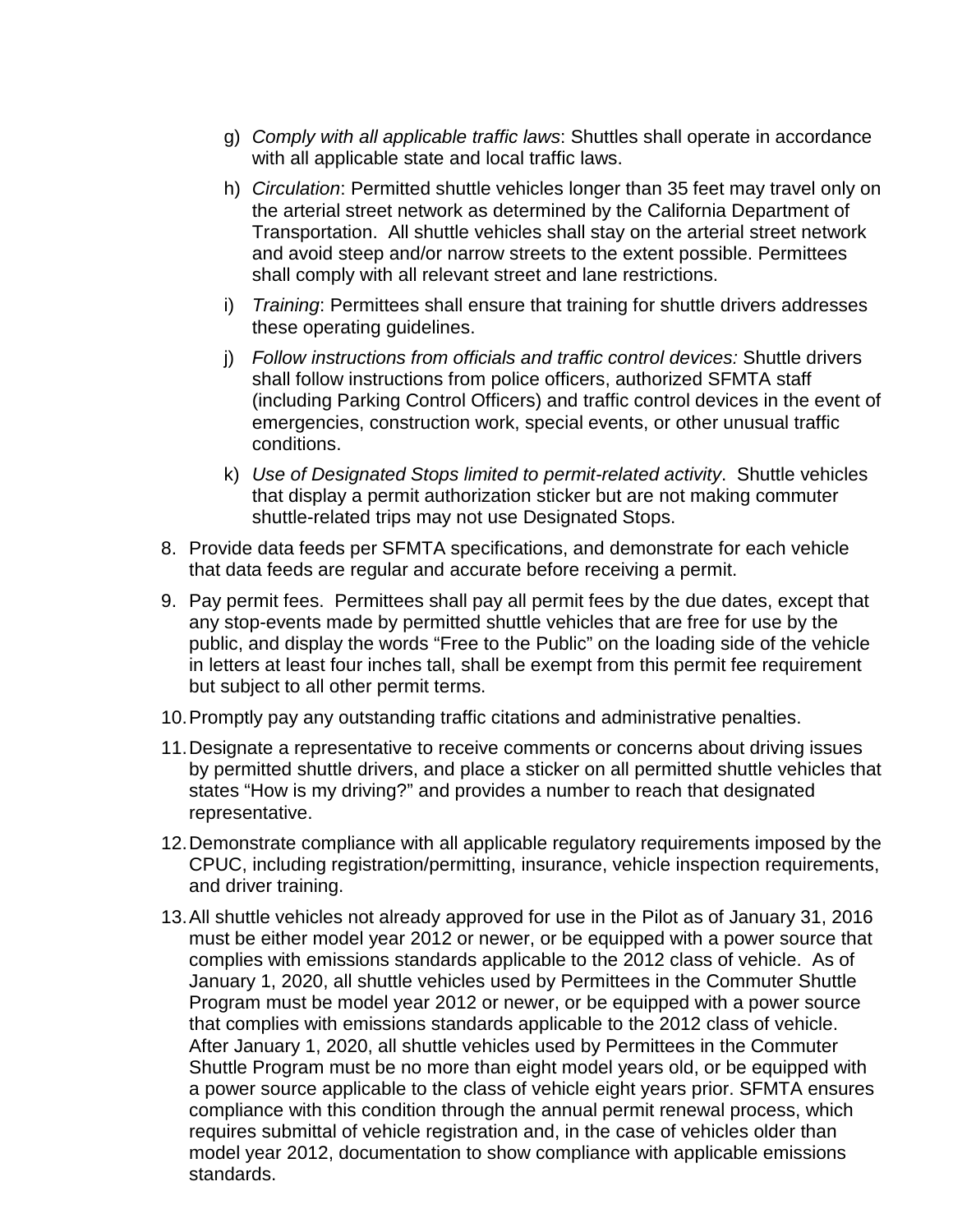An administrative penalty fee may be issued and/or a permit may be denied or revoked for failure to comply with permit terms.

#### Permit Fees

The SFMTA charges each participating shuttle operator a permit fee based on the number of stop-events each provider makes each day. A "stop-event" is defined as an individual instance of a shuttle vehicle stopping at a zone in the shuttle zone network. For example, a shuttle service provider that has five vehicles making 10 stop-events each per day is charged for 50 stop-events per day.

The permit fee covers the costs to SFMTA, including, but not limited to:

- Development of zone network, monitoring and updates
	- o Evaluation of proposed stops
	- $\circ$  Sign installation
- Enforcement of the zone network and along shuttle corridors
- Signage and permit authorization sticker design
- Signage and permit authorization sticker production
- Sign installation and curb treatments
- Data management system development and management
- Permit processing and renewals
- Day-to-day oversight and administration
- Communications with shuttle operators and community members
- Billing, collection, payment processing

#### Fee Collection

The SFMTA invoices approved shuttle operators at the time of permit approval and each month. Shuttle operators are required to update their estimated total stop-events in the first week of each month for that month's invoice. The SFMTA does not issue refunds for estimated stop-events that are not made. Any invoices sent by the SFMTA are due and payable within 30 days of invoice date. Late payment is subject to interest and penalties.

Payment of all outstanding fees, penalties and outstanding citations must be made prior to the issuance of any continuing permit. The SFMTA may also impose an administrative penalty for lack of compliance with permit terms and conditions.

## Regulation and Enforcement

The SFMTA issues permit authorization stickers that identify permitted shuttle vehicles. Enforcement personnel rely on signage at shuttle zones and display of the authorization sticker on the front, rear, and sides of the vehicle to verify legitimate users of the shuttle zone network. Additionally, the authorization stickers each bear a unique identification number that is associated with the shuttle operator so that the SFMTA may easily contact the correct shuttle operator regarding any issues or concerns. Each shuttle must have a permit authorization sticker affixed in agreed-upon visible locations on the front, sides, and rear of the vehicle during permit-related operation in San Francisco.

SFMTA enforcement officers enforce compliance with the program, issuing citations for actions such as:

- Non-permitted shuttles using shared stops
- Any shuttle (permitted or not) using Muni stops not designated as part of the shared network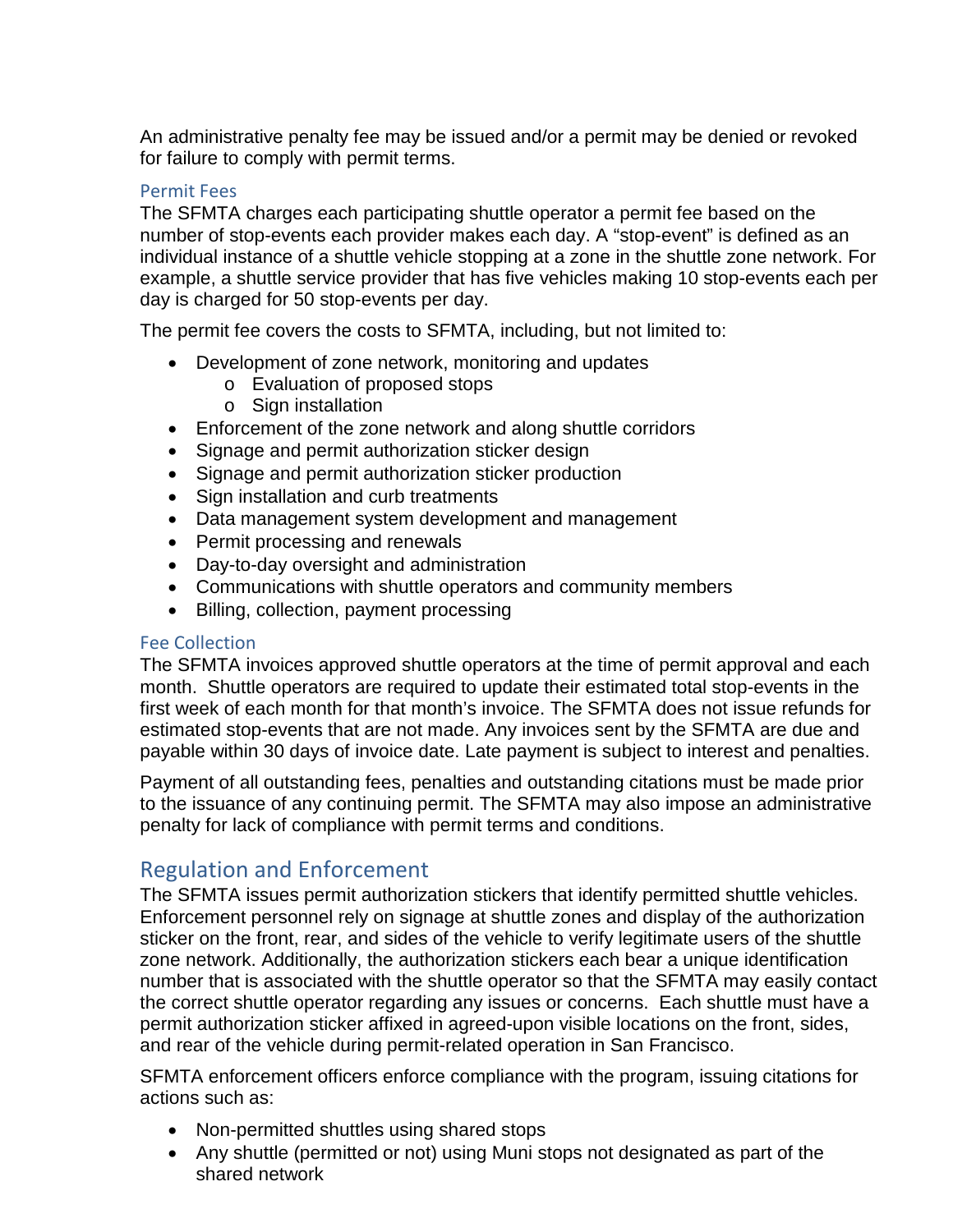• Any shuttle (permitted or not) loading or unloading in a bicycle or mixed flow lane, which creates a hazard and/or unsafe conditions.

In addition to parking citations, other penalties associated with the program include:

- Interest imposed on late payments.
- Non-compliance with permit terms: The SFMTA may impose an administrative penalty fee and/or revoke a permit for lack of compliance or performance of any of the permit conditions.

The SFMTA retains the right to revoke or deny renewal of a permit based on ongoing failure to comply with the terms of the program, ongoing failure to pay bills, penalties, or citations, or other ongoing poor performance.

## Data

Permittees are required to equip each shuttle vehicle with an on-board device that provides the real-time location data as described in this section to the SFMTA and maintain a continuous feed of the specified data while the shuttle is used in San Francisco for commuter shuttle service. This GPS data provides the granularity and consistency of information needed to achieve the following:

- Focus enforcement efforts: queries to assess where stops are being made outside of the network
- Respond to complaints: identifying specific shuttle operators associated with complaints
- Audit: collect fees for stop-events made that exceed those estimated and paid for
- Respond to hot spots: identification of areas where there is a high concentration of shuttles may result in parking and traffic changes to address the high demand for loading/unloading space
- Prevent delay on key corridors: identification of delay hot spots could lead to suggested shuttle route changes

Engage in dynamic communications and routing: address public concerns, special events, emergencies, construction, and other routing needs with appropriate operators

Operator permits and permit authorization stickers are not granted until shuttle service providers demonstrate their ability to provide required GPS data on vehicles that would be part of the program. In addition, permittees must provide additional activity data to the SFMTA.

## Estimated Activity Data

Shuttle operators are required to provide the following data about their vehicles and the activity of those vehicles on a regular basis using the SFMTA Commuter Shuttle portal:

- Estimated vehicle activity data (to be updated regularly)
	- o Daily stop-events by zone
	- o Monthly vehicle miles traveled in commuter shuttle service in San Francisco (including any deadheading)
	- o Average daily boardings in commuter shuttle service in San Francisco
	- o Average daily occupancy for each vehicle upon arrival at destination